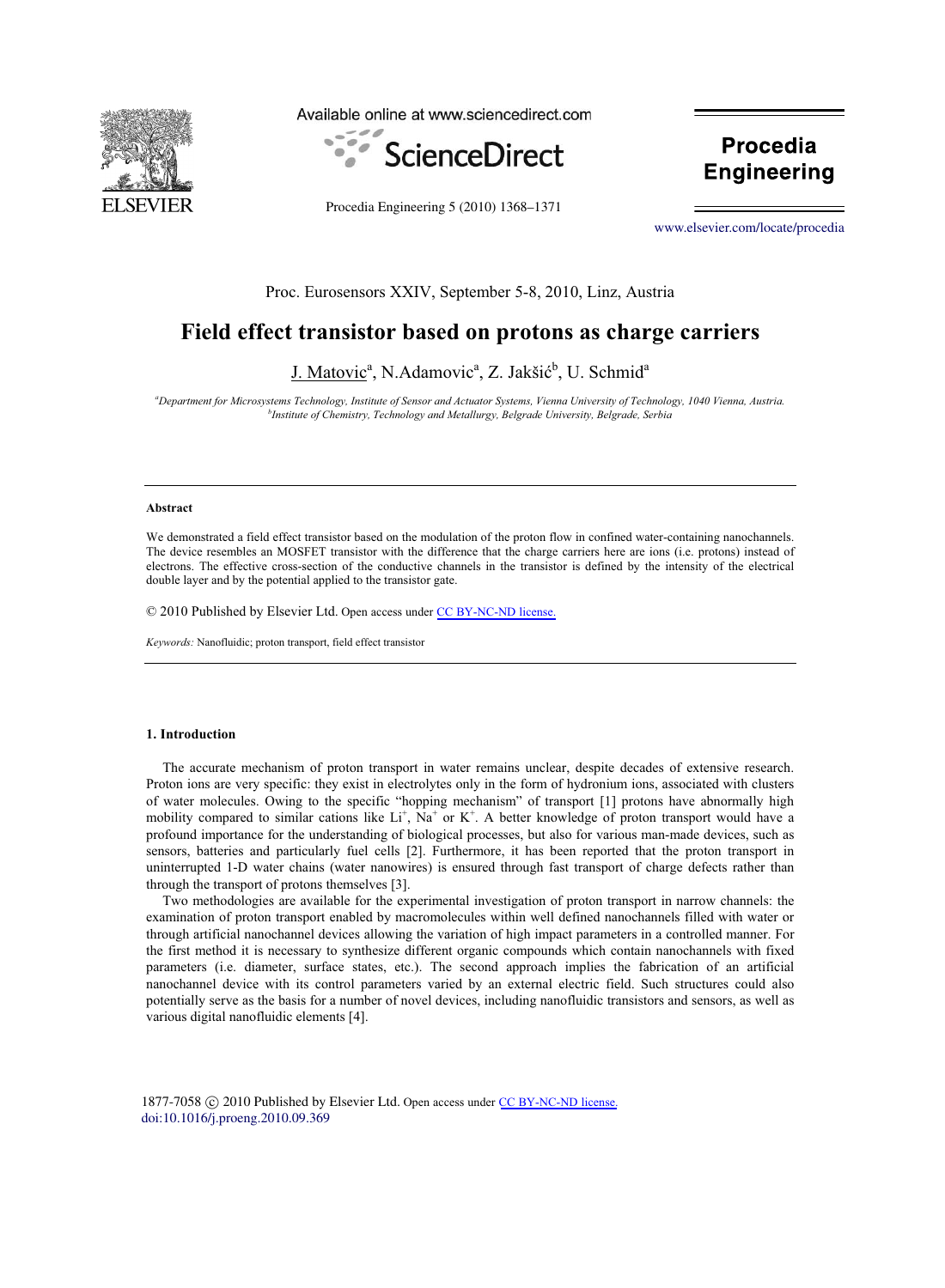#### **2. Theoretical consideration of ions transport in confined nanochannels**

Ion/proton transport through nanochannels differs from that in bulk, due to the high surface to volume ratio of nanochannels. The electric fields from surface charges alter the ion conductance by orders of magnitude [5-6]. When the cross section of a channel is reduced to a value near to the Debye screening length, the distribution of ions/protons across the channel can not be regarded as homogenous. In the case of electrostatically bonded Pyrex glass and oxidized silicon, which are the materials used in our device, negatively charged ions (i.e. SiO<sub>2</sub>) are in the contact with the fluid/ $SiO<sub>2</sub>$  interface. Therefore, the equivalent number of the positive ions in the fluid is electrostatically attracted by the negatively charged glass walls [7].

The spatial distribution of charges across the nanochannel depends on the fluid properties (e.g. pH value, type and concentration of ions in the fluid), but also on the applied external electric field. The field variation therefore causes *modulation of the transport properties of protons/ions within the channel*. The total channel conductance *G* in nanochannel can be described as [10]

$$
G = \frac{w}{L} F^2 c_b \int_{-h/2}^{h/2} (\mu_+ e^{-F\psi/kT} + \mu_- e^{F\psi/kT}) dy + \frac{w(\varepsilon_0 \varepsilon_r)^2}{L \eta} \int_{-h/2}^{h/2} (\frac{d\psi}{dy})^2 dy \tag{1}
$$

where  $w$ , *h* and *L* are the channel width, height and length, F is the Faraday number,  $c<sub>b</sub>$  is the balk ion concentration,  $\psi$  is the electrostatic potential,  $\mu$ <sub>+</sub>/ $\mu$  is the mobility of positive/negative ions, R is the Reynolds number, T is the temperature,  $\varepsilon_0 \varepsilon_r$  is the permittivity and  $\eta$  denotes the fluid velocity.

In order to realize unipolar ionic environment it is necessary to work with a medium offering sufficiently low ionic strength (i.e. water). In this paper, we present the modulation of the proton conductivity in nanochannels in a fast and reversible manner with applied voltages as low as 1 V. Recently, Sparreboom *et al.* reported on their active modulation in a two to four-fold range [8].

#### **3. Design and fabrication**

In our experiments nanochannels and water reservoirs are made in Pyrex wafers (Boroslikatglass MDF, Planoptik, Germany). We have defined the position and the size of nanochannels using standard photolithography, as illustrated in Fig. 1a. Nanochannels were plasma etched 4 μm wide and 155 nm deep. We made various test structures with different nanochannels lengths (i.e. 10 μm, 60 μm and 460 μm) as well as with different numbers of channels per chip (i.e. 1, 5, or 10) in order to have a large variety of test samples for characterization.

After processing of the nanochannels, the electrolyte reservoirs were wet etched to a depth of about 18,4 μm in highly concentrated HF solution (40%) by using a Cr/Au masking layer (50 nm/400 nm). Reservoirs were made large enough to hold sufficient quantities of fluid during characterization. In this way, the impact of fluid evaporation on measurement results was significantly reduced. Additionally, larger dimensions of the reservoirs enabled good electrical contact to the electrolyte. The same hard mask based on the Cr/Au bi-layer used for the etching of the glass substrate in HF was also used to pattern via a lift-off process the Ta/Pt (10 nm/200 nm) electrodes on the bottom of the reservoirs, as shown in Fig. 1e.

The transistor gate was made of dry oxidized silicon. The starting material was a silicon wafer coated with 250 nm thermal  $SiO_2$  and 70 nm of LPCVD  $Si_3N_4$  (see Fig. 1a). The standard processing was used for the deep wet etching of Si in 40% KOH (see Fig. 1b). Next, the hard mask was completely removed on both wafer sides. The wafers were once again cleaned in plasma following again a dry oxidation process for the gate isolation (100 nm  $SiO<sub>2</sub>$ ). The glass wafer was subsequently cleaned, cut into chips  $(10x10 \text{ mm}^2)$  and anodically bonded to the silicon gate (see Fig. 1f). Finally, the bottom Pt electrodes in the fluid reservoirs were electrically connected with copper wires using silver paste as fixture.

In Figs. 2 a) and b), the Pyrex wafer with nanochannels and the assembled nanofluidic transistor are presented.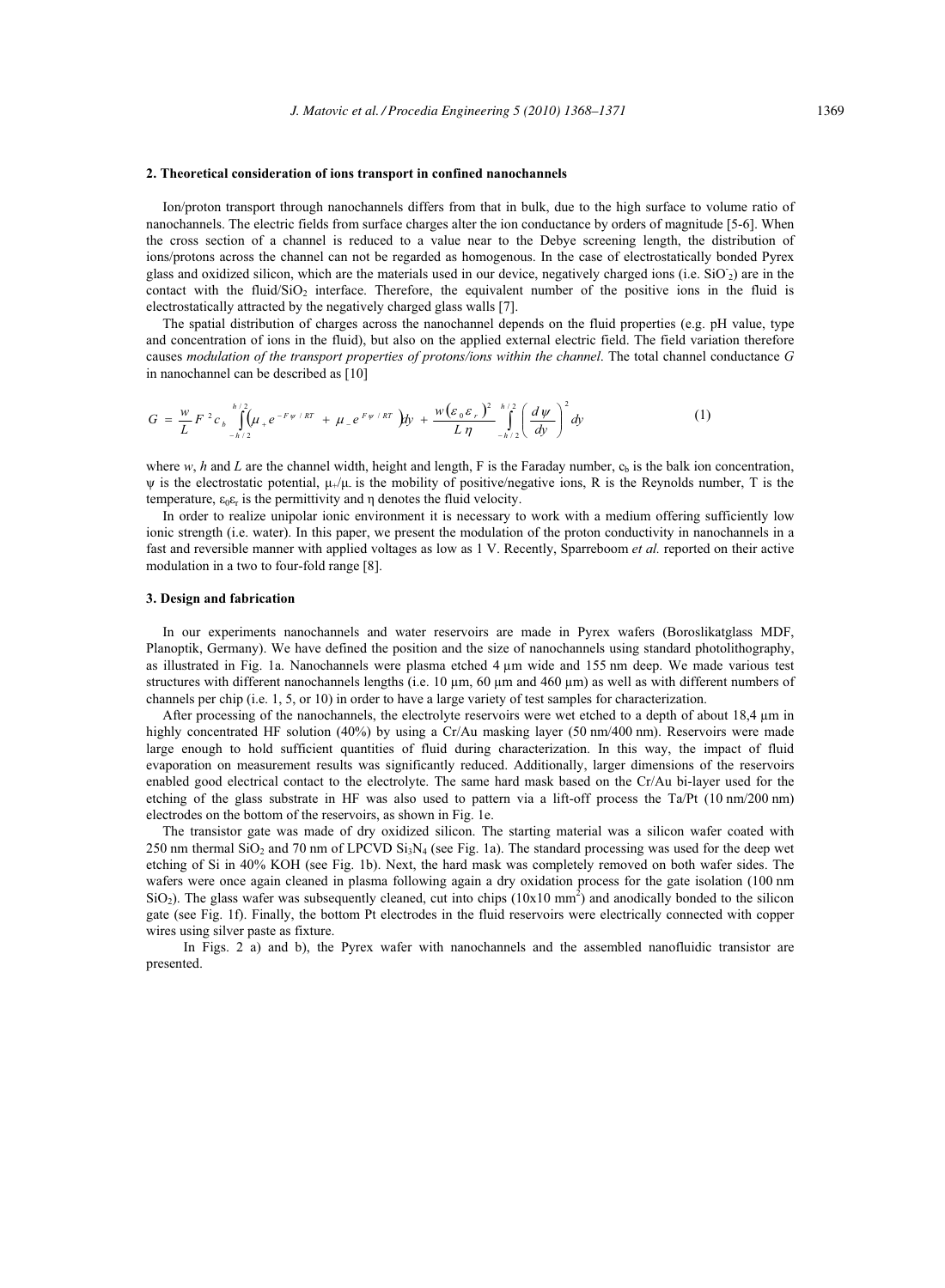

Fig. 1. Processing of the proton conductive structures: (a) deposition of masking layer SiO<sub>2</sub>/Si<sub>3</sub>N<sub>4</sub>, photolithography to define the opening for etching in KOH, dry etching of SiO<sub>2</sub>/Si<sub>3</sub>N<sub>4</sub>, removing of the resist and wafer cleaning (b) back protection of wafer and etching in KOH, removal of the mask, cleaning and thin dry oxidation of Si wafer, (c) spinning of resist, photolithography for defining nanochannels, plasma etching, (d) deposition of Cr/Au masking layer, resist deposition, photolithography and wet etching of Cr/Au layer, (e) wet etching of deep microchannels in highly concentrated HF, deposition of Ta/Pt layer, wet etching of the mask Cr/Au, (f) anodic bonding of glass with silicon chips and wire bonding.



Fig. 2. (a) Optical micrograph the nanochannel array etched in a Pyrex substrate; (b) Photo of an assembled device, chip dimensions 1 x 1 cm. The transistor gate (top) is electrostatically bonded to the Pyrex substrate covering the nanochannels array. Contact pads are denoted by *S* for the source, *G* for the gate and *D* for the drain, respectively.

#### **4. Device characterization and measurements**

The performances of the assembled devices were tested using bi-distilled water as the proton-containing medium. Pure water is an almost perfect isolator; however, pure water practically does not exist. Water molecules turn by auto-ionization into hydronium ion  $(H_3O^+)$  and an associated hydroxide ion (OH) at a rate of  $K_w = 1.0 \times 10^{-14}$  mol/l at  $25^{\circ}$ C [9]. This ion concentration contributes to the maximal resistivity of water of 18 M $\Omega$ ·cm. Furthermore, marginal amounts of contaminants from the atmosphere (mainly carbon dioxide and salt particles) in concentrations less than few ppb further reduce the resistivity of water to  $\sim 1$  M $\Omega$ ·cm [7]. While generally the water purity is questionable, it was considered in our experiments that the main charge transport proceeded via proton ions [1, 2]. It is also assumed that the  $SiO<sub>2</sub>^-$  charges in the surfaces of the nanochannels were partially neutralized by highly mobile  $K^+$  ions during the electrostatic bonding of the gate structure.

For a first pre-evaluation the ohmic resistance of a single channel was measured. The resistivity of a single channel was  $R \approx 4 \text{ G}\Omega$ , as shown in Fig. 3a). Next measurement cycles were dedicated to the characterization of the device operated in a typical MOS transistor configuration. The source-drain voltage was swept in a range of  $\pm 1$  V with constant gate voltage for 7 cycles. In each cycle, the gate voltage was increased in steps of 250 mV, from  $-1$  to